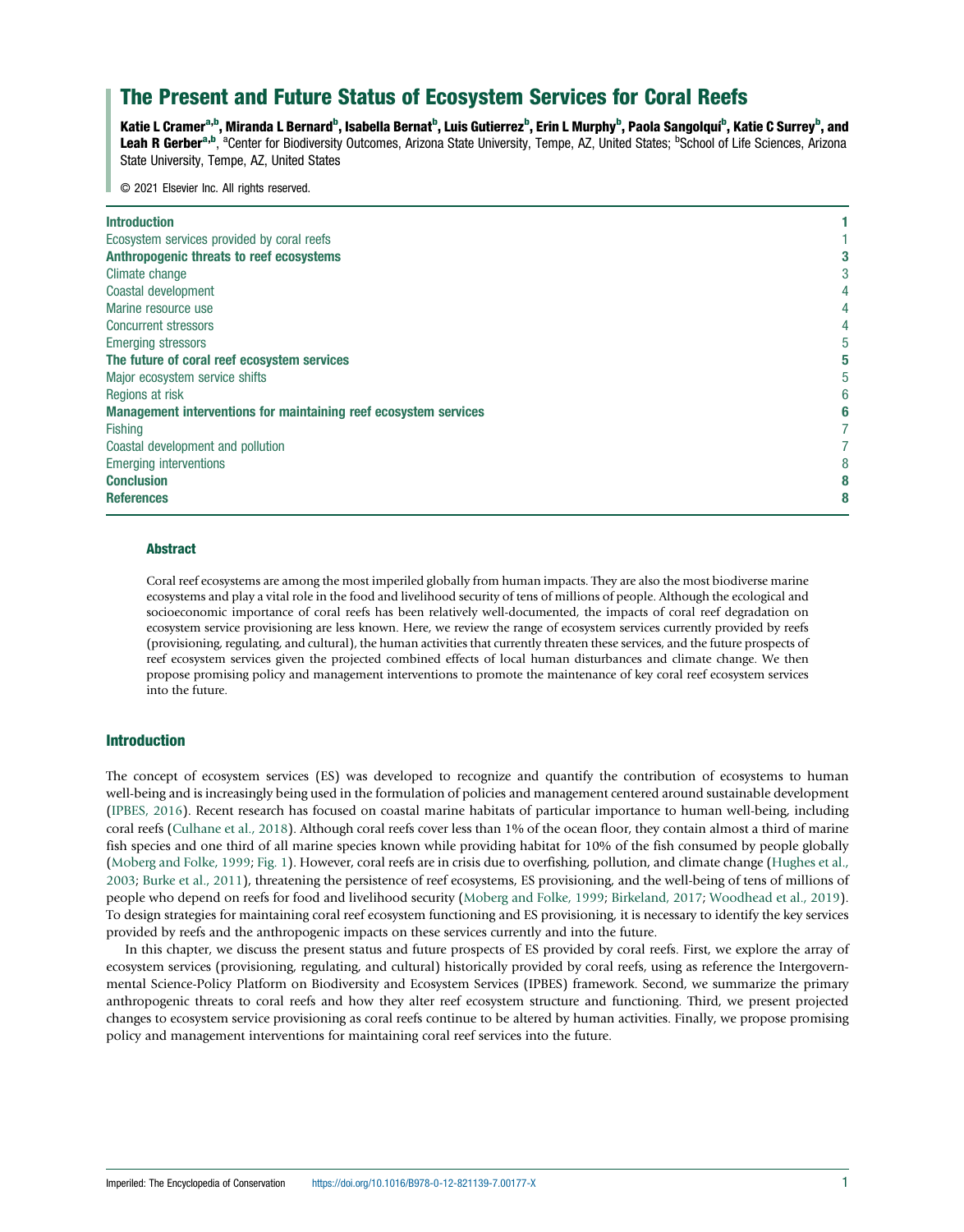<span id="page-1-0"></span>

Fig. 1 Coral reef ecosystem services, human impacts to services, and promising interventions to maintain reef service provisioning. Reef ecosystem services are highly interconnected; each human impact, therefore, has the potential to affect the entire suite of ecosystem services.

#### Ecosystem services provided by coral reefs

Coral reefs are highly diverse and architecturally complex marine habitats formed primarily by the deposition of durable calcium carbonate skeletons by colonies of reef-building corals. Most reef-building corals contain symbiotic algae in their tissues that, via photosynthesis, provide the coral with sufficient energy to create their skeletons. Environmental stressors, including abnormally warm seawater, can disrupt this symbiosis and lead to declines in coral health or coral mortality. Coral reefs provide habitat for a diversity of marine life, including fish, turtles, marine mammals, and an enormous array of invertebrates, algae, and microbes; likely only a small fraction of the full diversity residing in reefs has been identified to date.

Because almost 40% of the world's human population lives in coastal areas ([Burke et al., 2011](#page-7-0)), much of humanity depends directly on the ES provided by marine ecosystems such as coral reefs. Identifying and understanding the full array of coral reef ES provides an additional incentive for implementing sustainable reef management [\(Spalding et al., 2017](#page-8-0)). The major ES provided by coral reefs have been identified by [IPBES \(2016\),](#page-7-0) [Moberg and Folke \(1999\)](#page-8-0), and [Woodhead et al. \(2019\)](#page-8-0) and are summarized in Fig. 1.

Provisioning services are usually associated with extractive activities that yield a direct benefit for humans. Coral reefs provide broad economic and social benefits, especially for the fishing sector. Reefs provide job opportunities and act as an important food source as they are home to several fish and invertebrate species consumed by humans ([Spalding et al., 2017](#page-8-0)). Additional provisioning services include, but are not limited to, medicinal, biochemical and genetic resources, construction materials, and ornamental uses.

Cultural services provided by ecosystems provide opportunities for learning and education, support identities, and facilitate physical and psychological experiences including for recreation. Travelers from over 100 countries and territories travel to coral reef sites across the globe, making tourism an important cultural service derived from this ecosystem ([Spalding et al., 2017](#page-8-0)). Approximately 30% of the world's reefs are valuable for the tourism sector, representing an estimated value of nearly US\$36 billion ([Spalding et al., 2017\)](#page-8-0).

Regulating services include habitat processes and interactions that directly contribute to the supply of other service categories and indirectly contribute to human well-being [\(Woodhead et al., 2019\)](#page-8-0). Due to their durable geobiological structure, coral reefs provide coastal protection from currents and waves and supply the raw materials for beach and sand formation. They can also create favorable conditions for the formation of habitats such as sea grasses or mangroves that store carbon and filter pollutants and sediments from coastal runoff ([Moberg and Folke, 1999\)](#page-8-0). Reefs also play an important role in the cycling of nutrients and carbon, increasing the productivity and regulating the pH of coastal waters [\(Moberg and Folke, 1999;](#page-8-0) [Woodhead et al., 2019](#page-8-0)).

As it has developed, the ecosystem services approach has evolved to become more comprehensive and interdisciplinary. The application of ES to environmental management and conservation has traditionally focused on data from the natural sciences and economics. In contrast, the Intergovernmental Science-Policy Platform on Biodiversity and Ecosystem Services (IPBES), the most recent framework, developed an approach that recognizes the importance of considering the numerous linkages and feedbacks between human and natural systems and indigenous and local knowledge in the environmental decision-making process ([IPBES, 2016](#page-7-0)).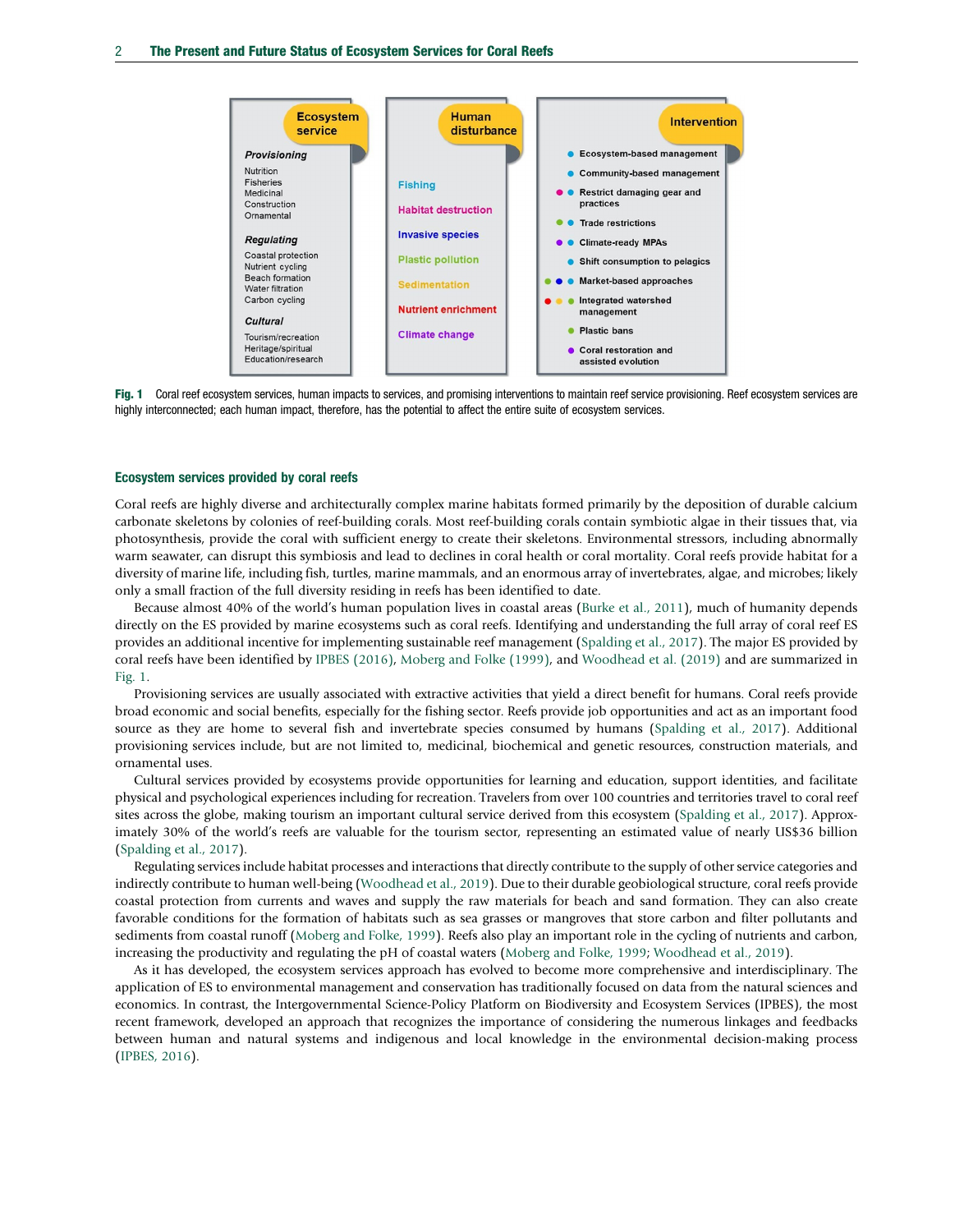## Anthropogenic threats to reef ecosystems

Many reef-building corals are sensitive to altered environmental conditions, making coral reefs particularly vulnerable to anthropogenic stressors. Human population growth in tropical and subtropical regions has resulted in increased coastal development and marine resource use in reef-bearing countries. These stressors, compounded by climate change, have made coral reefs one of the most imperiled ecosystems in the world. The abundance of reef-building corals has been halved over the last 40 years and continues to decline (Fig. 2; [Bruno and Selig, 2007](#page-7-0); [Jackson et al., 2014\)](#page-7-0). In the following sections, we outline the key anthropogenic stressors driving the decline of these ecosystems.

## Climate change

Climate change is a global and chronic anthropogenic stressor affecting coral reef ecosystems around the world. Climate change is causing an array of environmental changes that can weaken coral health and survival, including increased seawater temperature, sea level, seawater acidity, and storm frequency and intensity. Many of these changes are occurring simultaneously, making reef environments less hospitable to many corals and other coral reef inhabitants [\(Hoegh-Guldberg, 2011](#page-7-0); [Ban et al., 2014](#page-7-0)).

Rising ocean temperatures pose a serious threat to coral reef ecosystems globally. When sea surface temperatures become abnormally high for extended periods of time, reef-building corals may expel their symbiotic algae ("zooxanthellae") as a stress response known as coral bleaching. Corals will not take up new zooxanthellae from surrounding waters while stressful environmental conditions persist, leading to more severe bleaching and increased rates of disease and mortality. As sea surface temperatures continue to rise, mass bleaching events are occurring more frequently and for longer durations, leading to mass die offs of reef-building corals around the world [\(Hoegh-Guldberg, 2011](#page-7-0); [Ban et al., 2014](#page-7-0)).

As oceans continue to absorb a large proportion of the greenhouse gases emitted from the burning of fossil fuels, seawater is becoming more acidic. Ocean acidification threatens corals and many of the marine invertebrates critical to coral reef ecosystems by reducing the availability of carbonate ions. The calcium carbonate skeletons formed by reef-building corals create the physical structure of the reef ecosystem, providing habitat for the immense diversity of species that live and/or forage within the reef. Other important coral reef invertebrates such as clams, snails, and urchins contain calcium carbonate shells or skeletons that are critical for their structural integrity and protection. As carbonate ions are less available, it becomes more difficult for these organisms to form their protective structures. Extreme acidification can result in the dissolution of calcium carbonate altogether, threatening the health and survival of coral reef invertebrates and the very foundation of the coral reef itself [\(Hoegh-Guldberg, 2011;](#page-7-0) [Ban et al., 2014](#page-7-0)).

Water depth is an important environmental factor for many coral species. Reef-building corals containing zooxanthellae must reside within water depths with sufficient light for photosynthesis but that are deep enough to receive some protection from UV radiation. Historically, coral growth rates have been able to keep up with the rate of sea level rise, allowing corals to maintain their ideal water depth [\(Hoegh-Guldberg, 2011](#page-7-0)). However, because sea level rise is expected to increase rapidly over the next century and coral growth rates are being depressed by an array of human disturbances, corals may not be able to keep up ([Hoegh-Guldberg,](#page-7-0) [2011](#page-7-0)). For coral species that are highly specialized to a specific depth range, this may increase mortality rates, as the acceleration of sea level rise may make repeated recolonization in appropriate depths difficult [\(Hoegh-Guldberg, 2011\)](#page-7-0).

Warmer ocean temperatures will also increase the intensity and frequency of storm events. Intense storms can cause physical damage to coral colonies via high swell events and can reduce coastal water quality via high precipitation events. Increased storm intensity and frequency will also increase nutrient and sediment loads onto reefs. Because corals thrive in nutrient-poor, clear waters and are susceptible to smothering by sediments, elevated runoff negatively affects coral health in several ways. Increased sediment loads may also be exacerbated by changing coastal vegetation from the higher temperatures and drought events caused by climate change, which can cause soil destabilization ([Hoegh-Guldberg, 2011](#page-7-0)).



Fig. 2 The worldwide loss of reef-building corals, the architects of coral reef habitats, threatens the persistence of coral reef ecosystems and the services they provide to people. This reef site in the Florida Keys transitioned from dominance of tall, branching reef-building corals in 1971 (left) to dominance of non-reef building organisms by 2004 (right), a pattern occurring on many reefs due to local and global human stressors. Photos taken by Gene Shinn, United States Geological Survey [\(https://coastal.er.usgs.gov/data-release/doi-F7S46QWR/](https://coastal.er.usgs.gov/data-release/doi-F7S46QWR/)).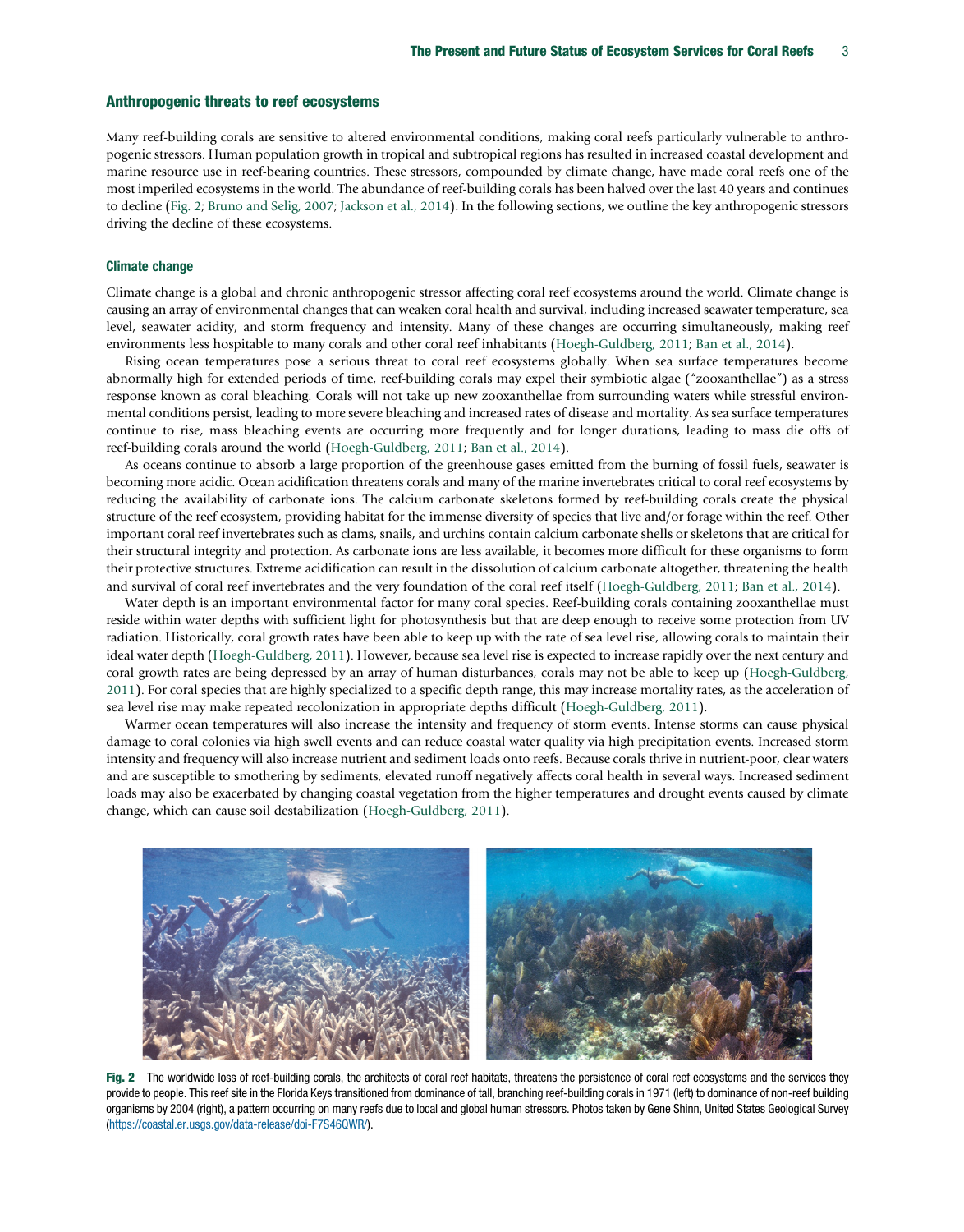### Coastal development

The direct and indirect impacts of coastal development can be detrimental to the health of adjacent coral reefs. With over 40% of the world's population living within 100 km of the coast, the alteration of coastal watersheds for development exerts tremendous pressures on the coastal marine ecosystems downstream ([Burke et al., 2011\)](#page-7-0). While intact coastal vegetation and soils regulate the amount and quality of freshwater that enters reef ecosystems and serve as filters or barriers for nutrients, sediments, and contaminants that would otherwise flow onto reefs, the removal of these natural buffers compromises coral reef water quality.

Direct impacts of coastal development include dredging, construction, and mining. These activities, such as the construction of piers, often require the destruction and removal of coral reefs. Additionally, these activities have indirect effects on reef health by reducing water quality and altering habitats that are essential breeding and foraging grounds for key fish species (e.g. mangroves or sea grasses).

Nutrient pollution and sedimentation stress coral reefs by reducing water quality. Nutrient pollution, primarily due to agricultural runoff and wastewater treatment, poses serious risks to coral reef ecosystems. Coral-dominated systems are nutrient poor and nutrient pollution promotes the growth of benthic algae which actively compete with corals for space. When exposed to chronic levels of nutrient input, coral-dominated ecosystems can shift to algal-dominated systems which cannot support the same reef-dependent species. Sedimentation threatens coral reefs by inhibiting photosynthesis and smothering corals. Agriculture, dredging, construction, and land development are major sources of sedimentation and other pollutants including fertilizers and pesticides. Sewage effluent is a common source of pollution in the Caribbean, Southeast Asia, and the Pacific Islands. Sewage contains a variety of pollutants including sediments, toxins, pathogens, nutrients, and pharmaceuticals that can cause disease, hinder growth and reproduction, and increase mortality rates of coral reef organisms. As a result, coral reef ecosystems near sewage outflows are often markedly degraded ([Burke et al., 2011\)](#page-7-0).

### Marine resource use

Marine resource can affect the ecological balance of coral reef ecosystems in several ways. The unsustainable removal of coral reef fish and invertebrates (overfishing) is one of the main stressors to coral reef ecosystems, affecting over 55% of reefs worldwide ([Burke et al., 2011\)](#page-7-0). The overfishing of herbivorous fish such as parrotfish can lead to replacement of corals with benthic macroalgae due to decreased grazing. In addition to overfishing, destructive fishing practices (e.g., blast fishing, poison fishing, capture of juvenile fish) intensify the negative impacts of fishing to coral reef habitats ([Goldberg and Wilkinson, 2004](#page-7-0)).

Marine resource use can also have indirect impacts on coral reef ecosystems. Shipping and the marine aquairum trade have increased the risk of introduction of invasive species onto reefs. These species often have ecological advantages that allow them to outcompete local species for resources and, as a result, cause damage to the native ecosystem [\(Goldberg and Wilkinson, 2004](#page-7-0)). Common invasive species in coral reef ecosystems include algae, invertebrates, and fishes ([Goldberg and Wilkinson, 2004](#page-7-0)). One of the most iconic examples of the introduction of an invasive species on coral reefs is the lionfish in the Northwest Atlantic and Caribbean. Outside of their native Indo-Pacific waters, lionfish have few predators. They are effective predators themselves, consuming fish such as groupers and snappers that provide food and economic security for local communities. Lionfish also consume herbivorous fish, further reducing herbivory on reefs and increasing the likelihood of reefs shifting from coral- to algal-dominated systems [\(Kindinger and Albins, 2017\)](#page-7-0).

Changing environmental quality and ecosystem function due to increased nutrient inputs and overfishing can allow some native species to disrupt reef ecosystem functioning. Crown-of-thorns starfish (COTS) are natural coral predators in Indo-Pacific reefs. However, unprecedented spikes in their populations (possibly due to removal of their natural predators and/or more favorable conditions for COTS larvae caused by increased nutrients) have devastated coral reef ecosystems, dramatically decreasing coral cover and changing community structure ([Goldberg and Wilkinson, 2004](#page-7-0)).

#### Concurrent stressors

Coral reefs are often impacted by multiple human stressors simultaneously. Co-occurring stressors can have synergistic (i.e., their joint impact is greater than the sum of their independent impacts), additive (i.e., their joint impact is equal to the sum of their independent impacts), and antagonistic effects (i.e., their joint impact is less than the sum of their independent impacts; [Ban et al.,](#page-7-0) [2014\)](#page-7-0). Synergistic effects are the dominant type of interaction between stressors. Often the presence of one stressor, such as decreased water quality, makes a reef less resilient to other stressors [\(Burke et al., 2011\)](#page-7-0). For instance, if coral health is degraded by nutrient-rich water, then the reef may be more susceptible to disease or bleaching.

Stressors that have the greatest influence on other stressors are temperature, storms, and sedimentation ([Ban et al., 2014\)](#page-7-0). This is concerning because almost every reef in the world is experiencing increased water temperature due to climate change. Increased temperature can also cause increased storm frequency. Storms cause physical damage to reefs, but may also dampen coral bleaching intensity by decreasing water temperature and solar irradiance. Similarly, sedimentation heightens the impacts of nutrient loading, pollution, and disease on corals, but can lessen the impacts of irradiance and ultraviolet exposure by reducing water clarity and shading corals.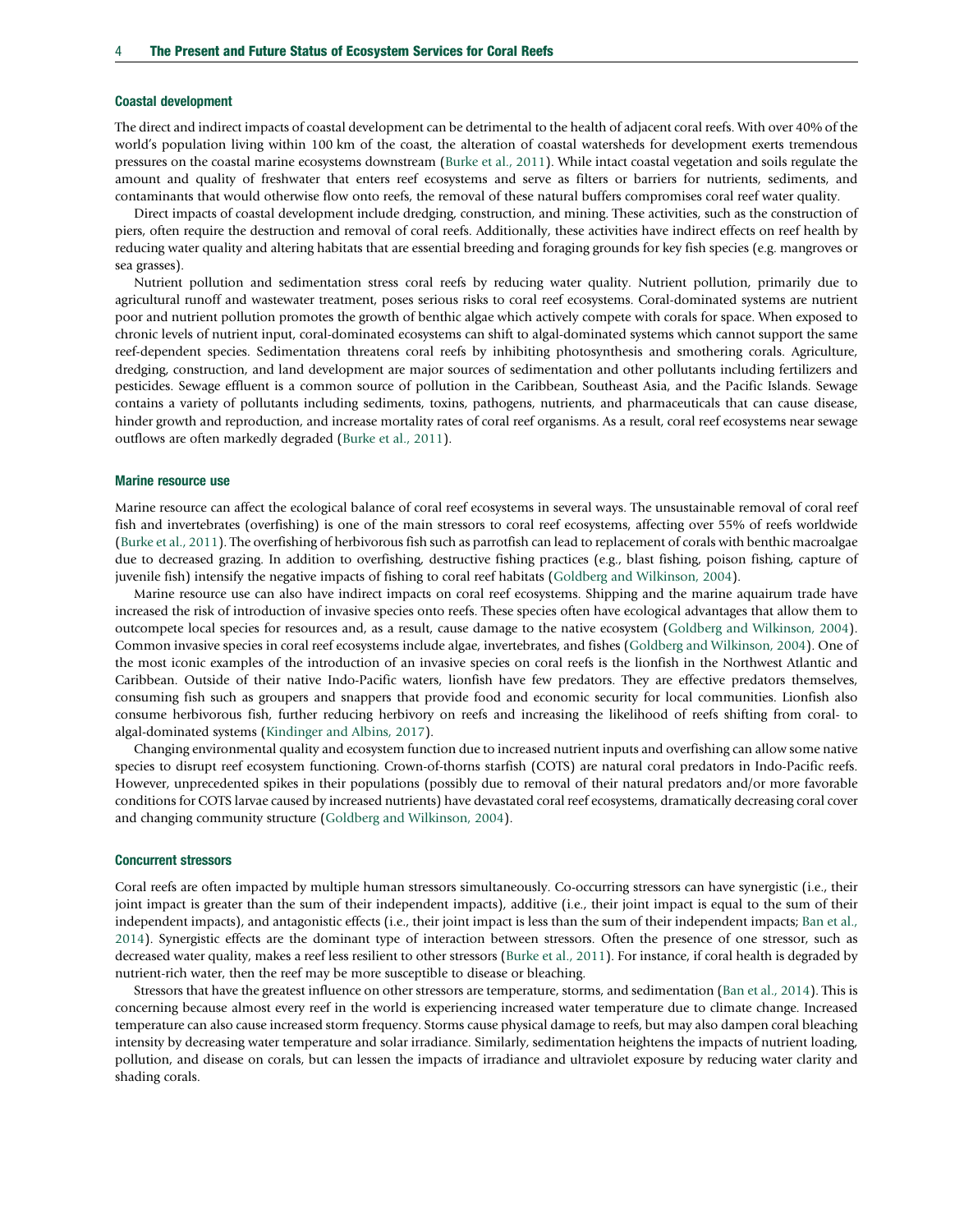#### Emerging stressors

There are several emerging anthropogenic stressors that scientists expect will further influence coral reef ecosystems and their ability to provide services, despite these being newer areas of research. Two emerging stressors likely having significant effects on coral reef ecosystems are plastic pollution and endocrine disruptors (pollutants that mimic naturally occurring hormones). For instance, an initial study of plastic pollution found that contact with plastics significantly increased coral disease and mortality rates ([Lamb et al.,](#page-8-0) [2018](#page-8-0)). Additionally, research indicates that more than 900 marine species have been negatively affected by marine plastic pollution, suggesting major impacts to reef ecosystem functioning ([Kühn et al., 2015](#page-8-0)).

Endocrine disruptors are introduced to marine ecosystems via agricultural runoff, sewage outflows, and vessel pollution (e.g., anti-fouling agents). Endocrine disruptors such as pesticides and steroids have been shown to mimic estrogen, testosterone, and other natural hormones, leading to reduced reproductive success, altered sex ratios, delayed maturation, and altered hormone levels. This is best documented in marine invertebrates ([Fernandez, 2019\)](#page-7-0). Though the ecosystem-level effects of these stressors have not yet been well documented, their extensive impacts on marine organisms suggest that more research is necessary. With increased levels of human activity in the coastal zone for the foreseeable future, reefs will likely continue to be subjected to novel human disturbances.

## The future of coral reef ecosystem services

Due to the imperiled status of coral reef ecosystems, ES tied to coral reefs face particular risk. As global temperatures continue to climb, climate change and ocean acidification will be especially harmful for reef systems. Around the world, population trends and percent area coverage of most known coral species are declining ([Hughes et al., 2003;](#page-7-0) [Carpenter et al., 2008](#page-7-0)). While many reefs will have the capacity to adapt to shifting oceanic conditions, the likelihood of continued ecosystem functioning will be diminished as anthropogenic stressors become more severe and numerous. Future reefs, both new and degraded, will be unable to sustain current levels of services, potentially causing both local and global socio-economic disruptions [\(Rogers et al., 2015](#page-8-0)). As the effects of climate change increase, there is evidence to suggest poleward shifts in both coral species and other marine organisms ([Weatherdon et al.,](#page-8-0) [2016](#page-8-0)). As a result, tropical regions that currently depend heavily on ES provided by reefs may experience both cultural and economic upheavals. For coastal communities to develop more effective decision-support tools to help mitigate these risks, future research must quantify the impact of specific anthropogenic stressors on reef ES. This will require a more complete framework for estimating the value of the various ecosystem services provided by reefs, how values will change given different levels and types of human disturbance, and which services may be the most impacted by specific human activities.

## Major ecosystem service shifts

As the rate of climate change and other anthropogenic disturbances continue to increase, it is likely that many of the services provided by reefs will face accelerated declines. The localized services most likely to experience major shifts in their capacity to benefit communities and nations are tourism, fisheries, and aquaculture. Additionally, at a global level, reefs will be increasingly compromised in their ability to secrete and maintain the carbonate structures required to form and repair reefs, further exacerbating the negative effects of greenhouse gas emissions ([Rogers et al., 2015\)](#page-8-0).

As reef ecosystem health is diminished, there will be a significant decrease in the level of biological diversity that these systems can support, particularly for larger organisms (e.g., sharks, sea turtles) which are more reliant on larger areas of intact reef structures. Compromised reefs have a reduced capacity to be sources of refuge, food, and breeding grounds for a variety of marine organisms, potentially impacting food webs beyond the edges of the reef itself. As climate change increases, the rate of ocean acidification and coral bleaching events will also accelerate, impacting the survival rate of other calcifiers on reefs beyond reef-building corals. This may cause many species to adapt to changing environmental conditions by exhibiting drastic shifts in their ranges due to declines in living coral cover. Major shifts in economically valuable species could be problematic for fisheries and aquaculture industries, particularly for smaller, more localized operations. This will be further exacerbated by the degradation of other habitats that are ecologically connected with reefs. For example, mangrove forests provide vital nursery habitat to many important reef species and are particularly sensitive to impacts from temperature and  $CO<sub>2</sub>$  changes. The loss of coral will also leave mangrove habitat even more vulnerable to sea level rise and storm damage, further threatening coastlines and their associated human communities.

Coral reefs also attract large numbers of tourists and any reduction in the extent of reef habitat will almost certainly have serious socio-economic consequences. A shift in the quality and quantity of reef biodiversity will likely result in changes in tourists' preferences and potential abandonment of previously popular attractions. Hotspots for marine tourism are likely to mimic shifts in marine biodiversity, as species' ranges are forced to adapt to climate change [\(Weatherdon et al., 2016\)](#page-8-0). Marine-based tourism may no longer be a viable industry in many regions where reef loss results in a severe reduction in biodiversity. This would be especially problematic in countries where tourism functions as a major component of local or national economies. Most of the value that reef habitat generates through tourism is a result of the recreational, spiritual, and or esthetic values associated with coral reefs, all of which are directly linked to biodiversity and structural complexity [\(Rogers et al., 2015;](#page-8-0) [Fig. 1](#page-1-0)).

Provisioning services such as biochemical pharmaceuticals, genetic resources, and the trade in marine ornamentals (species for the aquarium, jewelry, and curios trades) will also be directly impacted by reef loss. However, the magnitude of change in these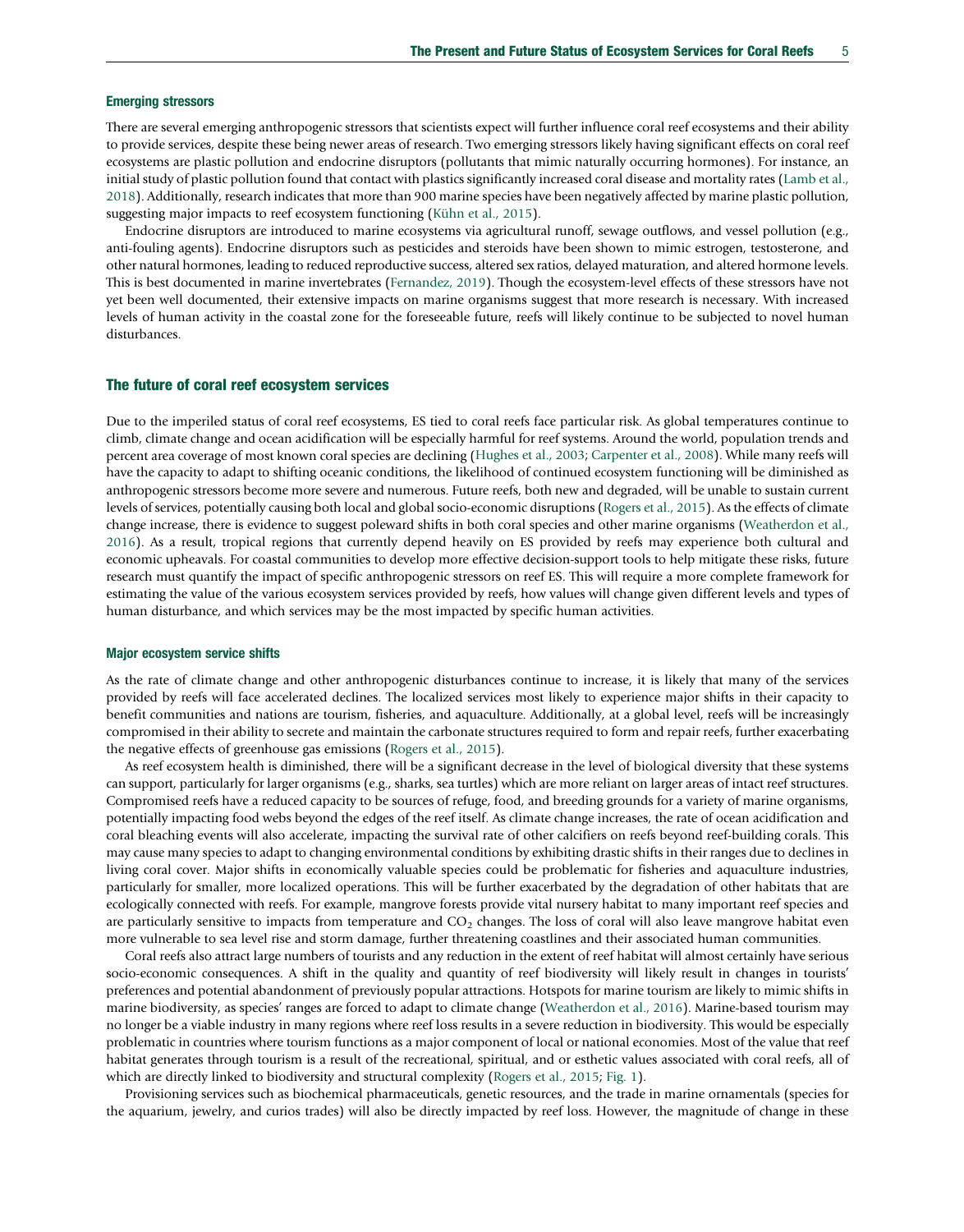services and the full extent of associated impacts to local human communities remains unknown. Low-value species and functional groups (plankton-eating and detritus-eating invertebrates and fishes) may increase in value following major ecological shifts that reduce more commercially desirable species, especially within reefs with low biological diversity and structural complexity ([Rogers](#page-8-0) [et al., 2015](#page-8-0)). The trajectories of such value changes require further research to ensure sustainable management and service use into the future.

Regulating services including water filtration, shoreline protection, and nutrient and carbon cycling are also expected to change as reefs are further degraded by local and global human stressors. As coral species lose their ability to successfully reproduce and grow new colonies, photosynthetic organisms such as benthic algae and seagrasses, as well as sponges, are taking their place and altering the nutrient and carbon dynamics on reefs [\(Rogers et al., 2015\)](#page-8-0). Future ecosystem transitions are possible given the ability of marine algae and seagrasses to withstand increasingly acidic conditions and the ability of sponges to withstand high-nutrient conditions ([Weatherdon et al., 2016](#page-8-0)). Although collapsed reefs leave behind calcium carbonate skeletal structures which can provide a diminished level of storm mitigation for coasts and shelter for marine species while still intact, these structures will eventually give way due to physical and biological erosion and will not regenerate in the absence of living coral.

## Regions at risk

It is important to note that not all regions of the world will experience the same decline in reef ecosystem service benefits as the distribution of coral reefs continues to shift. Most reef systems occur in tropical waters, therefore any reduction in the capacity of reefs to provide essential services will have the highest impact within low-latitude nations. As species' ranges shift toward warming waters in higher latitudes, equatorial nations will likely see a reduction in the number of resident marine species, whereas other nations could see an increase [\(Weatherdon et al., 2016\)](#page-8-0).

The net revenue of reef fisheries is expected to decrease globally, but more so in the tropics than elsewhere [\(Weatherdon et al.,](#page-8-0) [2016\)](#page-8-0). These regions house shallow tropical water and coastal mangrove habitats which provide important nursery habitat for many fish species. Mangrove habitats are predicted to experience a poleward habitat shift in response to higher global temperatures, though southern and eastward expansions have also been observed. Mangrove loss will impact reef biodiversity and population levels, as many key reef species use mangroves as nursery habitat, thereby impacting the number of fish available for harvest by fisheries.

Reductions in reef fisheries yields will be especially harmful for small islands, indigenous communities, and Southeast Asian countries, which are all expected to experience severe food insecurity due to reduced nutritional access [\(Weatherdon et al., 2016](#page-8-0)). Indigenous communities, which often maintain traditional fishing practices of spiritual and cultural significance, already face restricted access to marine resources likely to become less accessible with reduced coral cover. Small island communities are expected to show the earliest signs of large-scale socioeconomic impacts of reef declines due to their heavy dependence on marine services such as fisheries and tourism [\(Weatherdon et al., 2016\)](#page-8-0).

## Management interventions for maintaining reef ecosystem services

Strategies for managing anthropogenic impacts to coral reef ecosystems are primarily focused on restricting the harvest of reef organisms and the input of land-based sediments and pollutants. The primary regulatory approaches for coral reef fisheries include management controls in the form of seasonal fisheries closures, creation of marine protected areas, establishment of catch quotas, delineation of access rights, and restrictions on highly efficient or damaging gear ([Friedlander, 2015](#page-7-0)). However, due to the lack of scientific information and fisheries management infrastructure in many reef-bearing countries, and the high reliance of local communities on reef species for food security, regulatory approaches are typically more difficult to implement and enforce for coral reef fisheries [\(Friedlander, 2015\)](#page-7-0). Nevertheless, additional interventions are urgently needed to improve the sustainability of coral reef fisheries: over three-quarters of reef fisheries are currently being fished at unsustainable levels [\(MacNeil et al., 2015](#page-8-0)) and fishing has been identified as a major threat to coral reef ecosystem resilience and ES provisioning ([Burke et al., 2011](#page-7-0)). The sustainability of reef fisheries is further threatened by projected increased demand, coastal development and ocean pollution, invasive species, and the mass die-off of reef-building corals due to local human stressors and climate change ([Carpenter et al., 2008;](#page-7-0) [Friedlander, 2015\)](#page-7-0).

Although the major role of land-based pollution in coral loss is increasingly being recognized, it largely remains unmanaged ([Richmond et al., 2007\)](#page-8-0). This management gap stems from a lack of policies and practices to account for and mitigate the downstream effects of coastal land use (e.g., farming of plants and livestock, urban and industrial development) on coral reef ecosystems. As land-based sediments and pollutants have been shown to weaken coral resilience to climate change ([Kroon et al.,](#page-8-0) [2014\)](#page-8-0), the mitigation of these impacts is critical for coral reef persistence.

To maintain the variety of ecosystem services provided by coral reefs, there is a clear need for management strategies that promote reef ecosystem resilience to local and global human impacts. It is critical that these strategies account for the full range of human activities affecting reefs, the synergistic effects of multiple stressors, the projected increase in global and regional (e.g., climate change, plastic pollution, and invasive species) as well as local (e.g., fishing and land clearing) human impacts, and the characteristics and feedbacks of coupled social-ecological coral reef systems. Promising strategies are outlined below and summarized in [Fig. 1](#page-1-0).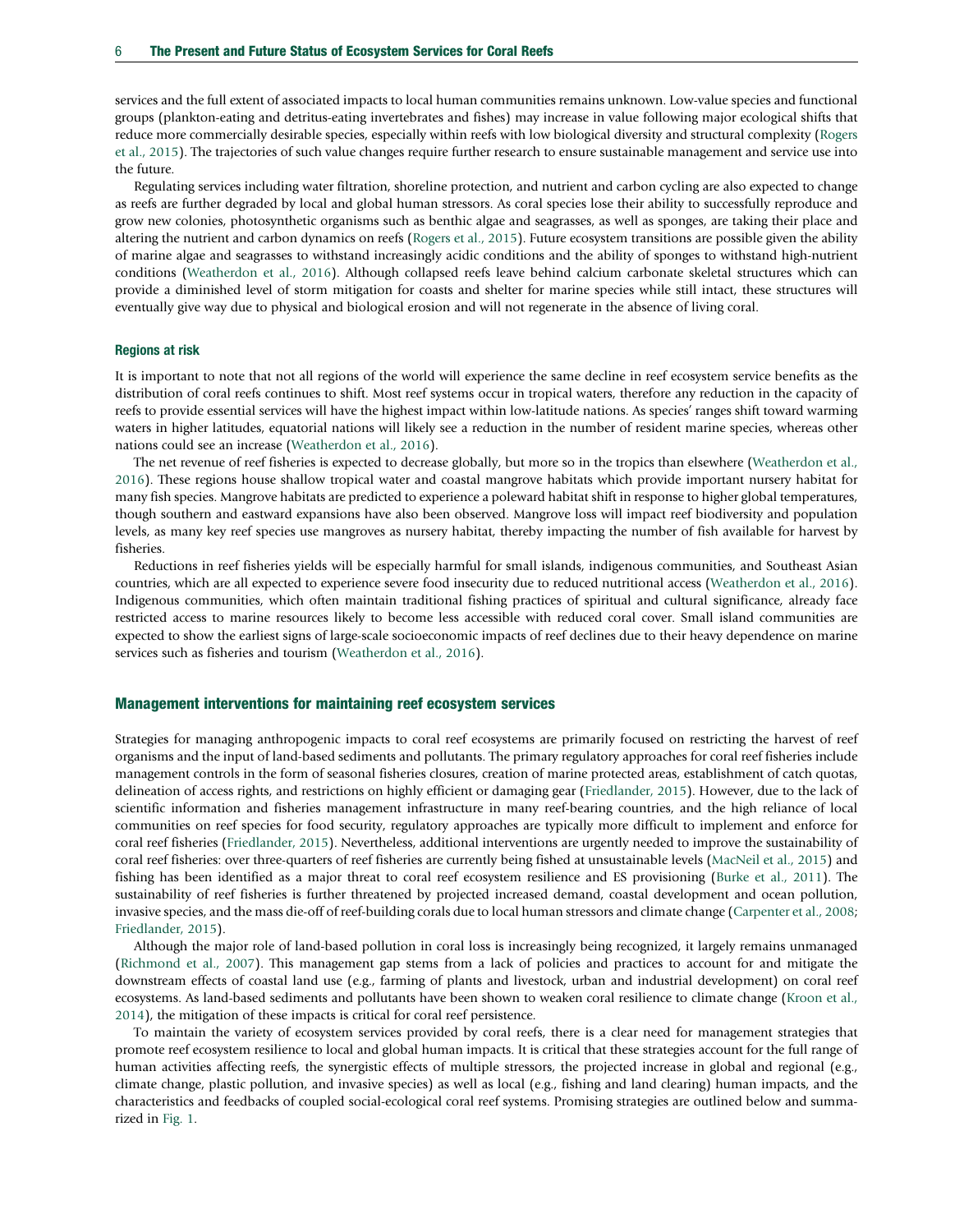#### **Fishing**

To maintain the ecosystem functioning and service provisioning of reefs, the most successful fisheries management strategies will be those that are ecosystem-based (i.e., consider the interdependency of reef organisms) and optimize reef resilience (i.e., encourage reef ecosystems to maintain the same structure despite environmental perturbations) ([Moberg and Folke, 1999\)](#page-8-0). For example, restrictions on the take (or harvesting) of ecologically important herbivorous fishes (e.g., parrotfishes) can facilitate higher rates of coral recovery from bleaching due to climate change ([Steneck et al., 2019](#page-8-0)). Fishing regulations that recognize traditional management practices and are tailored to the realities of most coral reef social-ecological systems (e.g., weak fisheries governance, monitoring, and enforcement, strong cultural attachment to reef fishing, and high dependence on reefs for food security and livelihoods) will have the greatest chance of success. In places with a recent history of customary governance, traditional approaches such as Customary Marine Tenure, co-management or participatory management, and community- based individual transferable quotas have shown promise ([Cramer and Kittinger, 2021](#page-7-0)). In contrast to catch restrictions, restrictions on highly efficient or damaging gear (including cyanide, dynamite, SCUBA, gillnets, traps) may be more socially acceptable and relatively easier to implement and enforce ([Cramer and Kittinger, 2021\)](#page-7-0).

For intensive, high-value, export-oriented coral reef fisheries that have inherently unsustainable elements such as the live reef food fish, aquarium, and dried sea cucumber (beche-de-mer) trades, trade policies such as moratoria on commercial sale, export limits or bans, import bans, and tariffs are most appropriate due to the threatened status of fished species and the relatively greater management and governance focus placed on these fisheries ([Cramer and Kittinger, 2021](#page-7-0)). However, because many reef fishers are reliant on fishing as their sole source of income, the restriction or banning of one fishing activity may result in shifts to unsustainable or illegal fishing on other reef resources ([Cramer and Kittinger, 2021\)](#page-7-0). Therefore, while export restrictions may allow for the recovery of one reef resource, these actions can increase pressure on other reef resources if not carefully designed and implemented.

'Climate-ready' Marine Protected Areas (MPAs) address local human stressors and climate change impacts and also hold promise for sustaining reef ecosystem service provisioning. Design principles for climate- ready MPAs include: (1) protecting key areas (e.g., climate refugia, fish spawning aggregations, and resilient regions with high fish biomass/low siltation stress), (2) protecting degraded reefs in addition to healthy reefs as reef degradation becomes more widespread, and (3) creating networks of ecologically-connected MPAs at a seascape scale to facilitate dispersal and settlement of fishes and corals and account for climate-related species migrations ([Harvey et al., 2018](#page-7-0)). Finally, to increase the chances of enforcement and compliance, climate-ready MPAs should be planned, designed, and implemented via participatory processes to involve local stakeholders ([Harvey et al., 2018\)](#page-7-0).

Because coral reef environments are characterized by low primary productivity, tightly integrated ecosystem components, and species with irregular and slow recruitment, coral reef fisheries are easily overexploited [\(Birkeland, 2017\)](#page-7-0). To account for this reality and the projected impacts to reefs from increased human populations and climate change, several countries are implementing policies to shift consumption from reef species to more productive pelagic fish stocks ([Birkeland, 2017](#page-7-0)). The expansion of this policy to additional reef-bearing countries could help maintain reef ecosystem functioning and local food security in the face of climate impacts.

Market-based interventions, which include a variety of approaches focused on generating incentives along the seafood supply chain that favor sustainability, are increasingly utilized in non-reef fisheries and hold promise for increasing the sustainability of some coral reef fisheries. Appropriate interventions that could be applied to a subset of reef fisheries include eco-certification schemes (particularly appropriate for invasive species such as lionfish in the Caribbean), fisheries improvement projects, seafood ratings systems, and consumer awareness campaigns. In addition, fisher empowerment efforts such as measures that provide access to real-time market information, training in improved handling and processing methods, and facilitate formation of direct marketing ventures have the potential to improve fisher incomes and reduce the economic imperative to overfish [\(Cramer and](#page-7-0) [Kittinger, 2021](#page-7-0)).

#### Coastal development and pollution

Because coral reef ecosystem service provisioning is directly tied to the health of reef habitat (i.e., reef-building corals), it is imperative to decrease the input of land-based sediments, nutrients, and other pollutants that threaten coral survival. Strategies for mitigating land-based runoff include coastal and marine spatial planning, designating reef water quality targets, and defining and implementing best practices for coastal watershed management. Coastal and marine spatial planning involves the explicit zoning of various uses of a coastal area with the overarching goals of maintaining ecosystem processes, biological diversity, and multiple uses that support human well-being. Effective spatial planning requires regulatory frameworks that (1) integrate the management bodies responsible for the uses of various coastal resources and habitats and (2) account for the hydrological connectivity between land and sea in coastal zones ([Richmond et al., 2007\)](#page-8-0). Unfortunately, effective coastal spatial planning has not been implemented in most of the tropical coastal zones that house coral reefs.

To protect the integrity of reef habitats and ecosystem services, it is critical to increase the number of reef regions incorporating integrated watershed management practices into coastal planning frameworks. Templates for success include the "ridge-to-reef" indigenous watershed management practices used within many Pacific Island Nations. These recognize the potential impact of land use on marine coastal habitats and have effectively protected corals from siltation and land-based pollution [\(Richmond et al.,](#page-8-0) [2007](#page-8-0)). Additional locations can, and should, adopt these practices via efforts to (1) empower community-based conservation,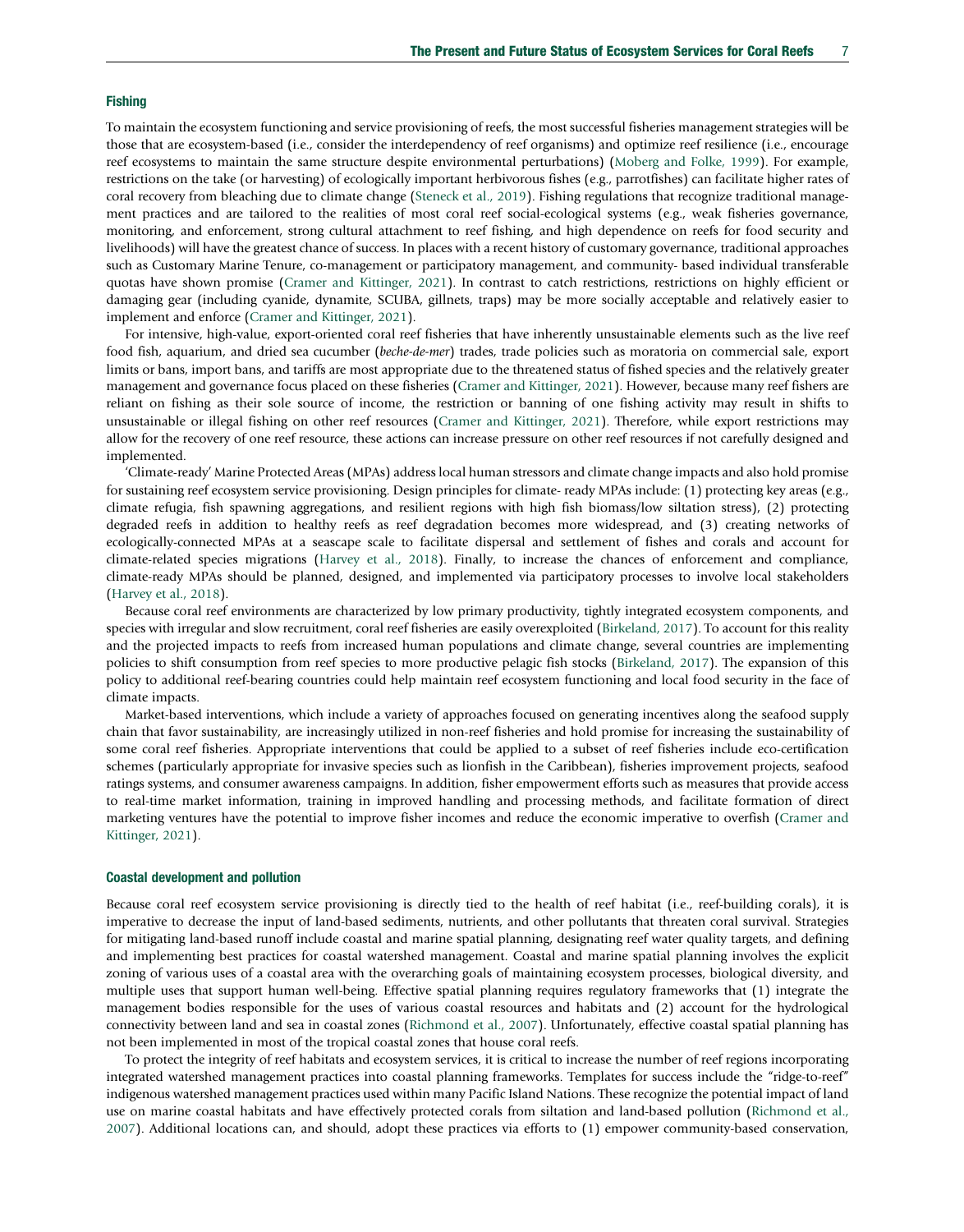<span id="page-7-0"></span>(2) enact regulations that set water quality targets for reefs, (3) manage point sources of pollution such as wastewater treatment plans, mines, and livestock farming, (4) provide financial incentives to induce landowners and municipalities to adopt soil conservation and other sustainable land-use practices, (5) implement control measures for the application of agrochemicals and other pollutants, (6) restore wetlands that enhance sediment and nutrient retention, (7) reduce government subsidies for agrochemicals and other pollutants, (8) establish terrestrial protected areas in tandem with MPAs to create effective coastal resource protection areas, and (9) establish long-term monitoring programs to ascertain the ecological impacts of management changes ([Richmond et al., 2007;](#page-8-0) [Kroon et al., 2014](#page-8-0)).

Promising strategies for reducing the input of plastic pollution to reefs include a combination of approaches applicable to fisheries and coastal land management such as (1) improving waste management infrastructure, (2) a binding international agreement that requires countries to regulate, reduce, and monitor plastic waste via implementation of comprehensive national programs, (3) enforcing existing international law to strengthen management of plastic and other pollution from fishing vessels, and (4) market based interventions including taxes/levies on waste sent to landfills, trade restrictions, bans, and fees on single use plastics, consumer awareness campaigns, and ecolabelling schemes for biodegradable packaging ([Kühn et al., 2015;](#page-8-0) [Lamb](#page-8-0) [et al., 2018\)](#page-8-0).

### Emerging interventions

As coral mortality rates continue to increase, efforts within the academic, conservation, non-profit, and private sectors are shifting toward more active interventions to conserve reef habitats. These efforts include coral restoration efforts such as direct transplantation of coral fragments from a donor reef to a recipient reef (often to offset planned construction activities), coral gardening (coral fragments are raised in intermediate nurseries and then placed in reef habitat), creation of artificial reefs to increase coral habitat (often in areas destroyed by destructive fishing techniques), and seeding reefs with coral embryos and larvae (created from coral gametes collected from reefs then fertilized in holding tanks on-reef or in aquaria before being released back on to reefs). Future restoration efforts may also involve assisted evolution (selecting for resilient coral genotypes by crossing gametes from coral colonies that are resistant to bleaching, for example) and possibly the design of novel genotypes via gene editing. The potential for meaningful ecological improvement and the myriad ethical issues surrounding these interventions are being actively debated within the scientific community (Boström-Einarsson et al., 2020).

# **Conclusion**

The ecological importance of coral reefs has been widely recognized (Burke et al., 2011), but the full value of coral reefs to humans is less documented. Here, we provide a general framework for describing the various ecosystem service values of coral reefs. Our review of the present status and future of reef ecosystem services provides a departure point to devising policy and management interventions for maintaining these essential services for years to come. Considering this plurality of values - not only for nature, but also for people - is essential to a future that includes coral reefs.

## References

[Ban SS, Graham NA, and Connolly SR \(2014\) Evidence for multiple stressor interactions and effects on coral reefs.](http://refhub.elsevier.com/B978-0-12-821139-7.00177-X/rf0010) Global Change Biology 20(3): 681-697. [Birkeland C \(2017\) Working with, not against, coral-reef fisheries.](http://refhub.elsevier.com/B978-0-12-821139-7.00177-X/rf0015) Coral Reefs 36: 1-11.

[Boström-Einarsson L, Babcock RC, Bayraktarov E, Ceccarelli D, Cook N, Ferse SC, Hancock B, Harrison P, Hein M, Shaver E, and Smith A \(2020\) Coral restoration](http://refhub.elsevier.com/B978-0-12-821139-7.00177-X/rf0020)–A systematic review [of current methods, successes, failures and future directions.](http://refhub.elsevier.com/B978-0-12-821139-7.00177-X/rf0020) PLoS One 15(1): e0226631.

[Bruno JF and Selig ER \(2007\) Regional decline of coral cover in the Indo-Pacific: Timing, extent, and subregional comparisons.](http://refhub.elsevier.com/B978-0-12-821139-7.00177-X/rf0025) PLoS One 2(8): e711.

[Burke LM, Reytar K, Spalding M, and Perry A \(2011\)](http://refhub.elsevier.com/B978-0-12-821139-7.00177-X/rf0030) Reefs at Risk Revisited. World Resources Institute.

[Carpenter KE, Abrar M, Aeby G, Aronson RB, Banks S, Bruckner A, and Wood E \(2008\) One-third of reef-building corals face elevated extinction risk from climate change and local](http://refhub.elsevier.com/B978-0-12-821139-7.00177-X/rf0035) impacts. Science [321\(5888\): 560](http://refhub.elsevier.com/B978-0-12-821139-7.00177-X/rf0035)–563.

[Cramer KL and Kittinger JH \(2021\) Reef conservation off the hook: Can market interventions make coral reef fisheries more sustainable?](http://refhub.elsevier.com/B978-0-12-821139-7.00177-X/rf0040) Frontiers in Marine Science 8: 675274. Culhane FE, Frid CLJ, Royo Gelabert E, White L, and Robinson LA (2018) Linking marine ecosystems with the services they supply: What are the relevant service providing units? Ecological Applications 28(7): 1740–1751. [https://doi.org/10.1002/eap.1779.](https://doi.org/10.1002/eap.1779)

[Fernandez MA \(2019\) Population collapses in marine invertebrates due to endocrine disruption: A cause for concern?](http://refhub.elsevier.com/B978-0-12-821139-7.00177-X/rf0050) Frontiers in Endocrinology 10: 721.

Friedlander AM (2015) [A Perspective on the Management of Coral Reef Fisheries. Ecology of Fishes on Coral Reefs](http://refhub.elsevier.com/B978-0-12-821139-7.00177-X/rf0055). Cambridge: Cambridge University Press208-214.

[Goldberg J and Wilkinson C \(2004\) Global threats to coral reefs: Coral bleaching, global climate change, disease, predator plagues and invasive species.](http://refhub.elsevier.com/B978-0-12-821139-7.00177-X/rf0060) Status of Coral Reefs of the World [2004: 67](http://refhub.elsevier.com/B978-0-12-821139-7.00177-X/rf0060)-92.

[Harvey BJ, Nash KL, Blanchard JL, and Edwards DP \(2018\) Ecosystem-based management of coral reefs under climate change.](http://refhub.elsevier.com/B978-0-12-821139-7.00177-X/rf0065) Ecology and Evolution 8(12): 6354–6368. [Hoegh-Guldberg O \(2011\) Coral reef ecosystems and anthropogenic climate change.](http://refhub.elsevier.com/B978-0-12-821139-7.00177-X/rf0070) Regional Environmental Change 11(1): 215–227.

[Hughes TP, Baird AH, Bellwood DR, Card M, Connolly SR, Folke C, and Roughgarden J \(2003\) Climate change, human impacts, and the resilience of coral reefs.](http://refhub.elsevier.com/B978-0-12-821139-7.00177-X/rf0075) Science 301(5635): 929–[933.](http://refhub.elsevier.com/B978-0-12-821139-7.00177-X/rf0075)

IPBES (2016) [The Methodological Assessment Report on Scenarios and Models of Biodiversity and Ecosystem Services. Bonn-Alemania](http://refhub.elsevier.com/B978-0-12-821139-7.00177-X/rf0080).

[Jackson JBC, Donovan MK, Cramer KL, and Lam VYY \(eds.\) \(2014\)](http://refhub.elsevier.com/B978-0-12-821139-7.00177-X/rf0085) Status and Trends of Caribbean Coral Reefs: 1970-2012. Gland, Switzerland: Global Coral Reef Monitoring [Network, IUCN.](http://refhub.elsevier.com/B978-0-12-821139-7.00177-X/rf0085)

[Kindinger TL and Albins MA \(2017\) Consumptive and non-consumptive effects of an invasive marine predator on native coral-reef herbivores.](http://refhub.elsevier.com/B978-0-12-821139-7.00177-X/rf0090) Biological Invasions 19(1): 131-146.